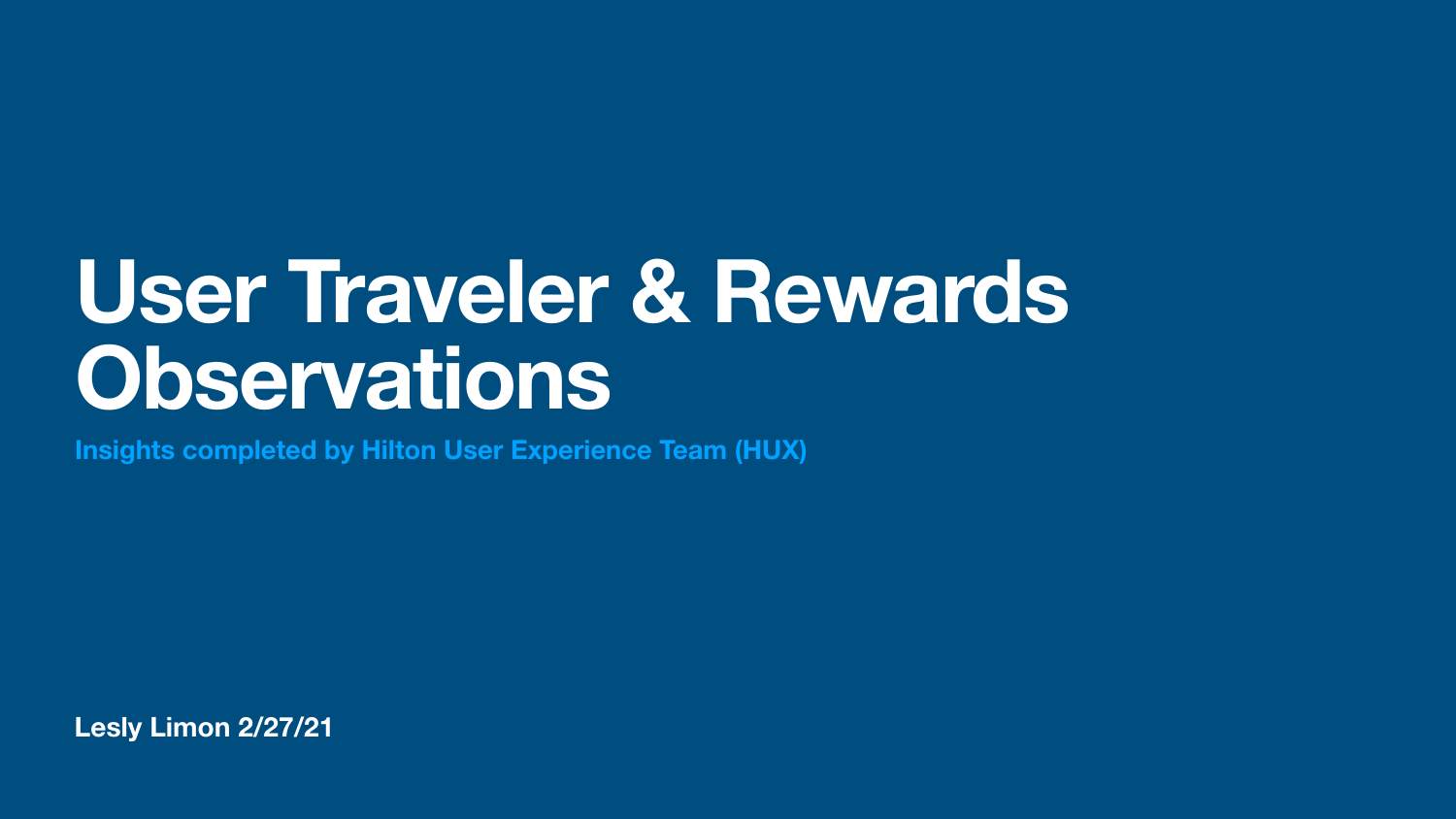### **User Traveler & Rewards Observations Report Contents**

Executive Summary Business Goals/Stakeholder Questions **Participants** Research Methods Used Joint Data Collection Results/Data Analysis Key Findings Recommendations Appendix Links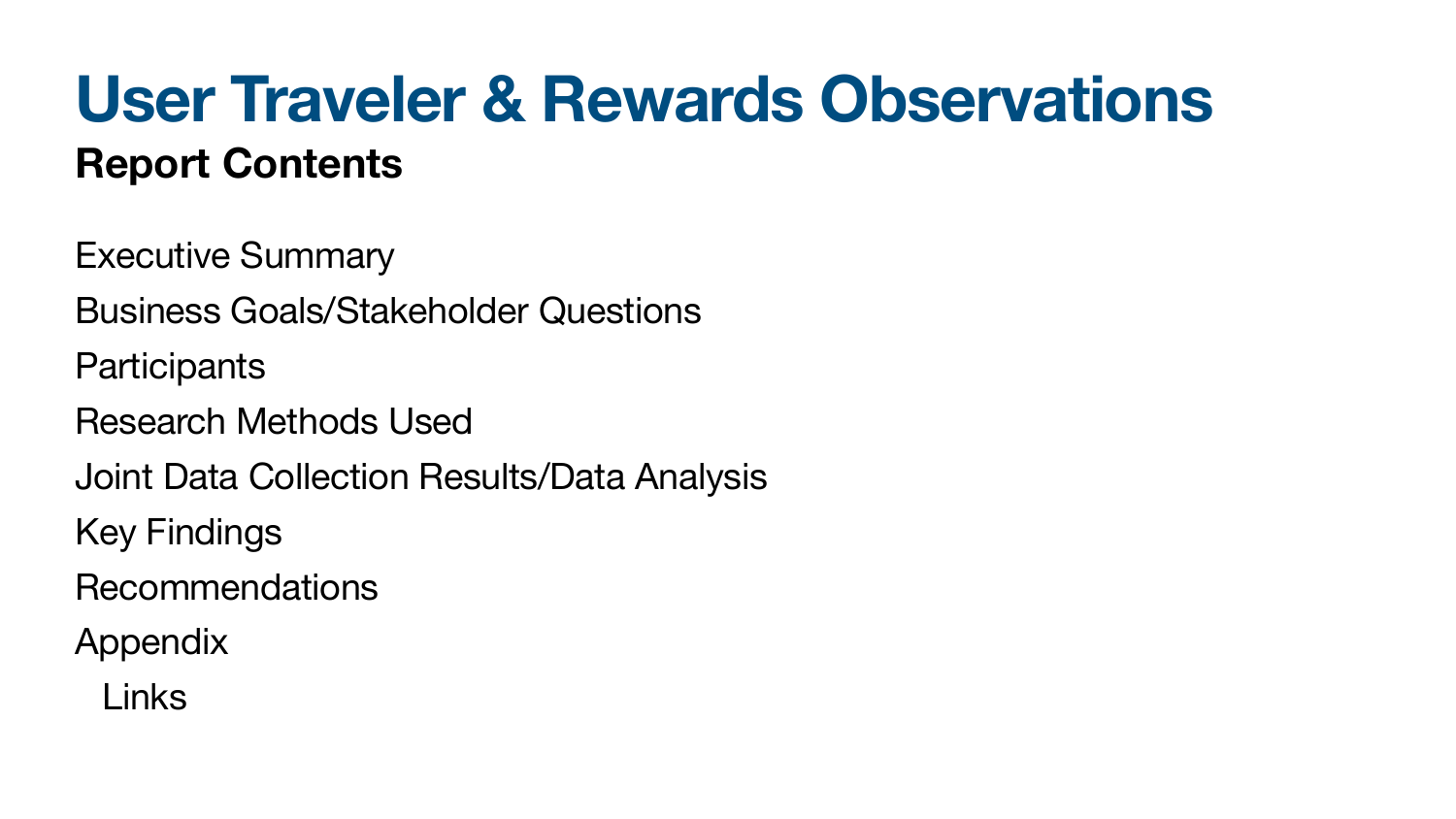## **Executive Summary**

The following points best summarize our key findings during our user research.

Users will only join a loyalty program if the payoff is noticeably greater than if they weren't enrolled. Users overall felt that there needs to be solid evidence of significant savings in order to enroll in a loyalty program. Users weren't enticed by the idea of a small percentage of savings and potential spam emails.

### **Users feel that there aren't enough incentives to join a loyalty program, especially when competitors like Priceline offer lower rates.**

**When booking a hotel for business, travelers value location above everything else.** Business travelers want to be close to where they need to be when traveling for business.

There needs to be significant perks aside from cost savings in order for a loyalty program to be successful. Users felt that not enough perks were offered through these programs, and would potentially book through a competitor site just to save money if savings was the only incentive.

**When booking a hotel for leisure, travelers want to "feel" like they're on vacation.** When on vacation, travelers want more of a luxurious experience and quality amenities.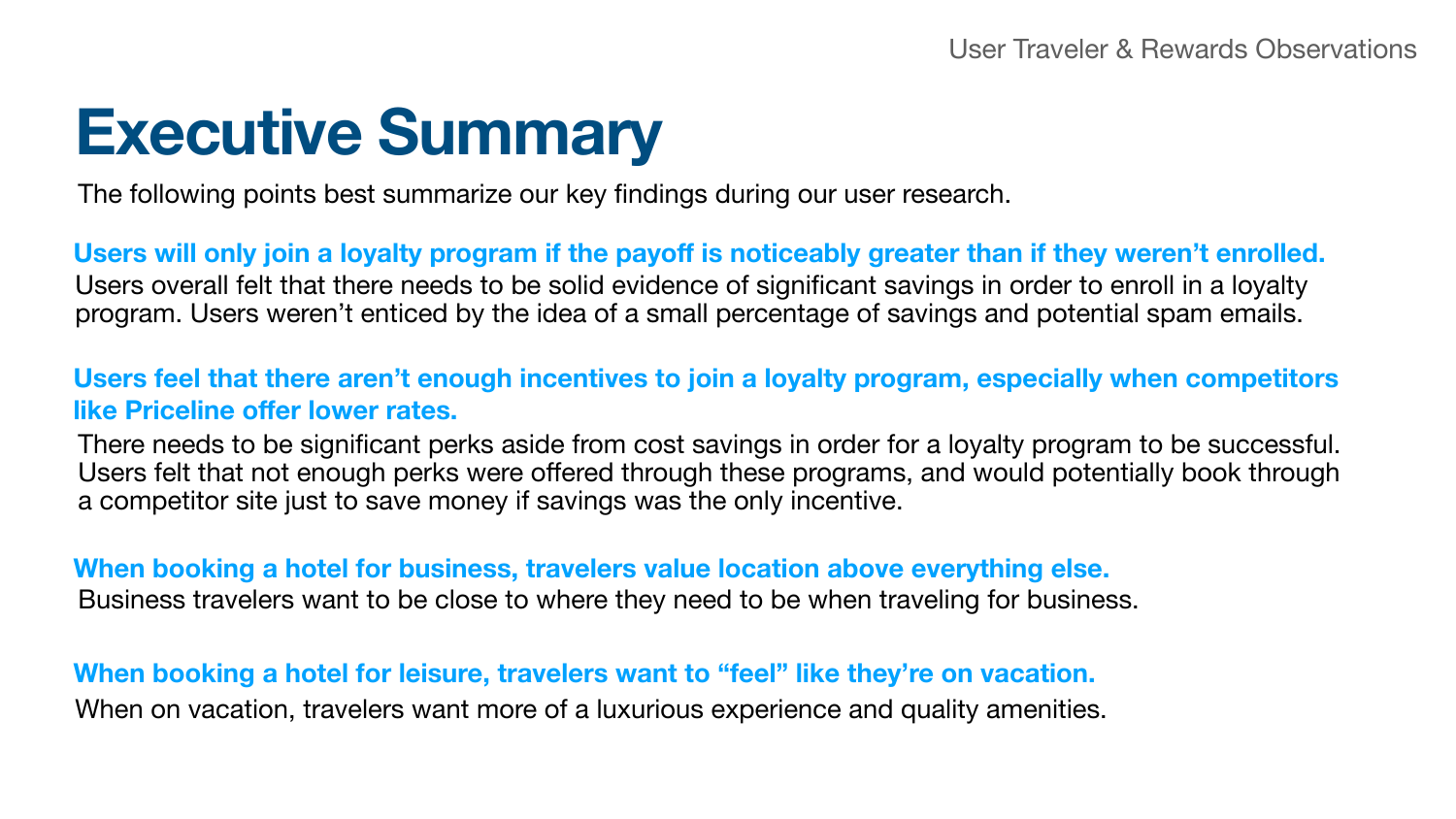## **Business Goals/Stakeholder Questions**

User Traveler & Rewards Observations

During our research we aimed to find details about the questions below and corresponding goals that align with them.

**Why (and why don't) people sign up for the loyalty program?** By conducting research around this, we will able to figure out how to overall increase customer loyalty program enrollment.

### **What do leisure travelers look for, want, and need when evaluating properties and choosing a room to book, and why?**

### **What do business travelers look for, want, and need when evaluating properties and choosing a room to book, and why?**

Research around this question will provide answers by highlighting the key services business travelers look for. Once we are aware of these key services, this could potentially Increase business traveler reservations.

Research around this question will provide takeaway as to the key services leisure travelers look for. Once we are aware of these key services, this could potentially Increase leisure traveler reservations.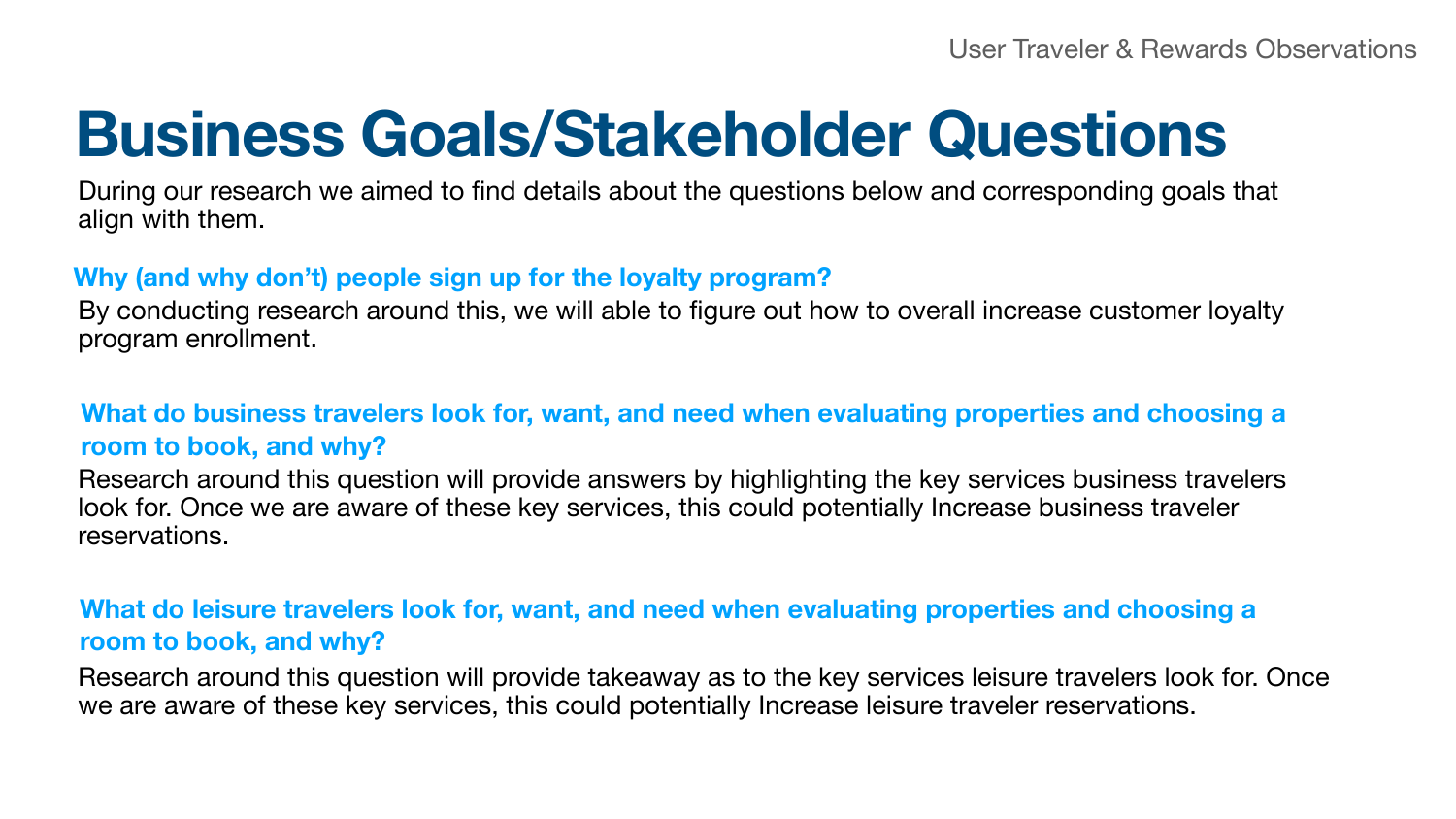### **Participants**

### User Traveler & Rewards Observations



This study included the observations of 8 individuals. Observations were conducted in person and remotely by each member of our research team.

| <b>Name</b>                                 | Randy                                | Peter                            | <b>Danielle</b>                  | Marvin                                        | <b>Trey</b>                          | Erica                                  | Aaron                         | Eric                           |
|---------------------------------------------|--------------------------------------|----------------------------------|----------------------------------|-----------------------------------------------|--------------------------------------|----------------------------------------|-------------------------------|--------------------------------|
| Gender                                      | <b>Male</b>                          | <b>Male</b>                      | Female                           | <b>Male</b>                                   | <b>Male</b>                          | Female                                 | <b>Male</b>                   | <b>Male</b>                    |
| <b>Relationship</b><br><b>Status</b>        | <b>Married</b>                       | Single                           | Single                           | Singe                                         | Single                               | <b>Married</b>                         | Single                        | Single                         |
| <b>Job Title</b>                            | Construction<br>management           | <b>Software Engineer</b>         | <b>Digital Strategy Lead</b>     | Nonprofit<br>Management                       | Entertainment<br><b>Industry</b>     | <b>Healthcare Industry</b>             | <b>Business Auditor</b>       | <b>Audio Engineer</b>          |
| <b>Business Travel</b><br><b>Experience</b> | <b>Frequent business</b><br>traveler | No business Travel<br>Experience | No business Travel<br>Experience | <b>Moderate business</b><br>travel experience | <b>Frequent business</b><br>traveler | Moderate business<br>travel experience | Frequent<br>business traveler | No business Trav<br>Experience |

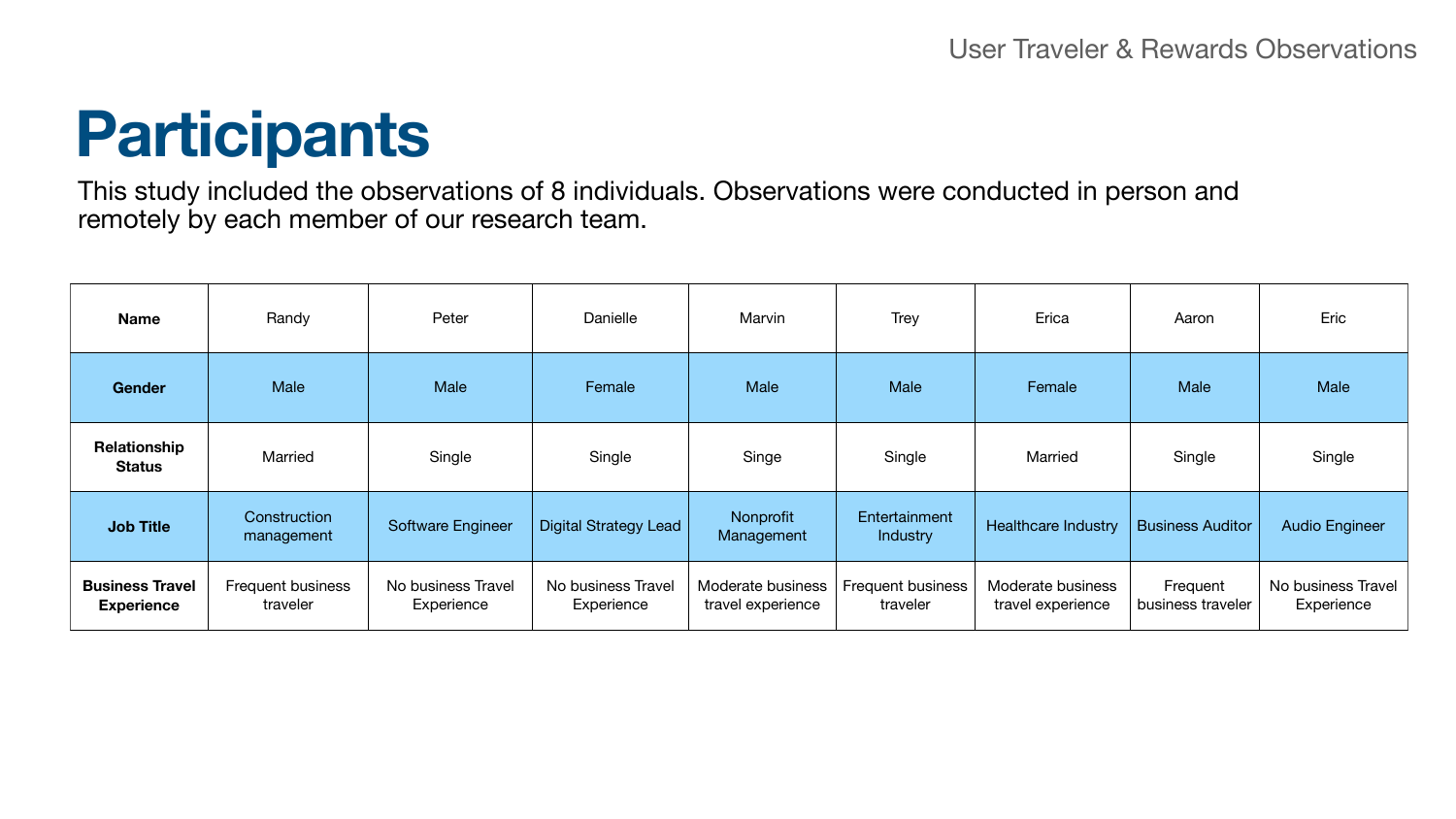### **Research Methods Used**

User Traveler & Rewards Observations

#### **User Interviews**

Each team member interviewed two participants for this study. The interview questions were primarily focused on customer loyalty enrollment, as well as the needs and wants of travelers when booking hotels for business and leisure. Each team member followed an observation guide and script for consistency.

\*Link to the research observation guide and script are located in the Appendix

### **Video and Notes**

Notes and video recordings were taken during each of our interviews. These were then used to complete joint data collection results and data analysis.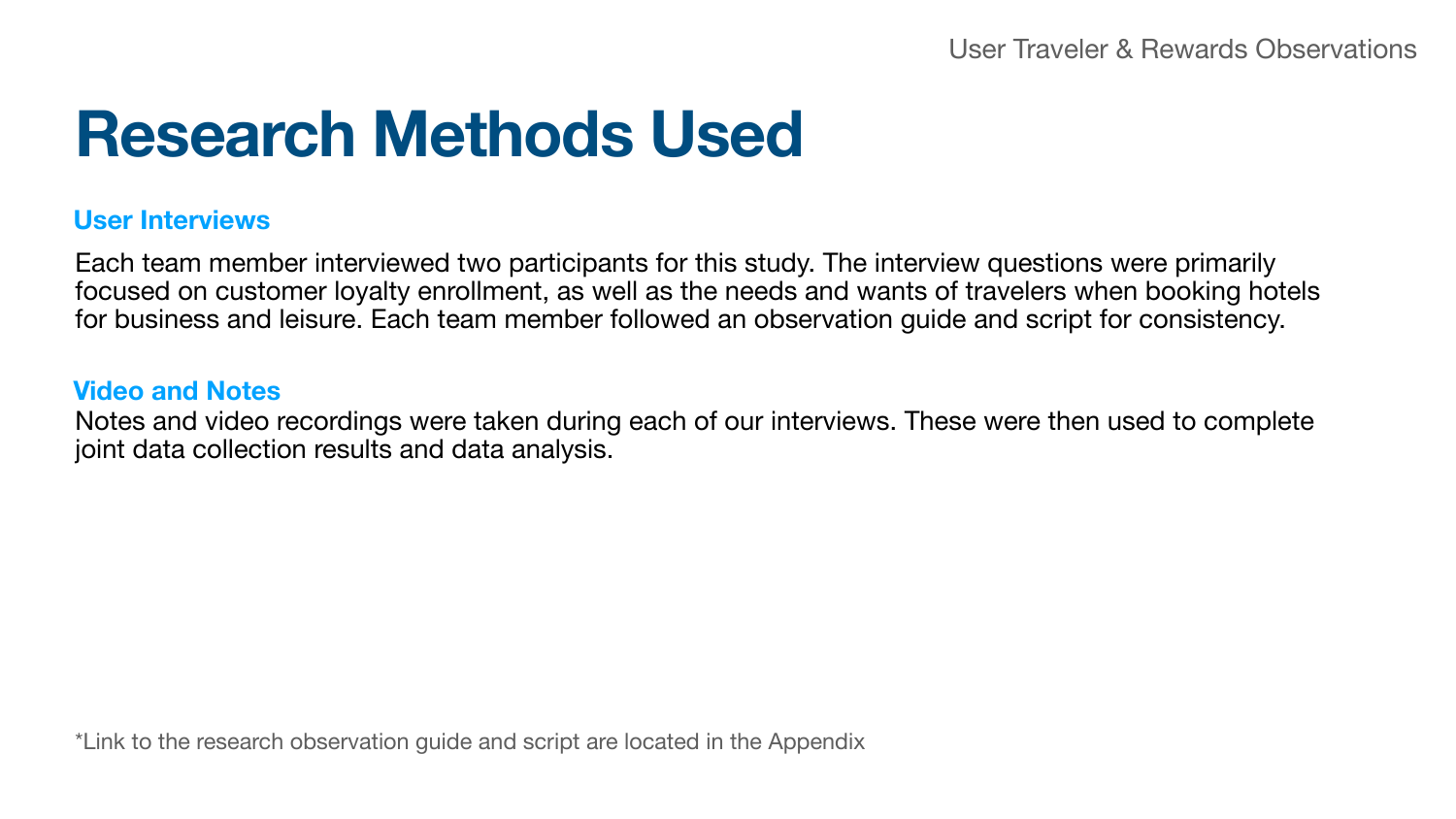## **Joint Data Collection Results**

User Traveler & Rewards Observations



As a team we input all data from our interviews into a single document. Within this document we were able to see similarities between answers of participants. It also includes notes as well as links to the individually recorded sessions. This evidence was key to the next step in our process, where we analyzed data of all participants.

After looking at the joint data collection as a team, we were able to analyze and discover some key findings within our interview results. These results are as follows….

\*Link to the joint data results are located in the Appendix \*Link to the data analysis diagram results are located in the Appendix

## **Data Analysis**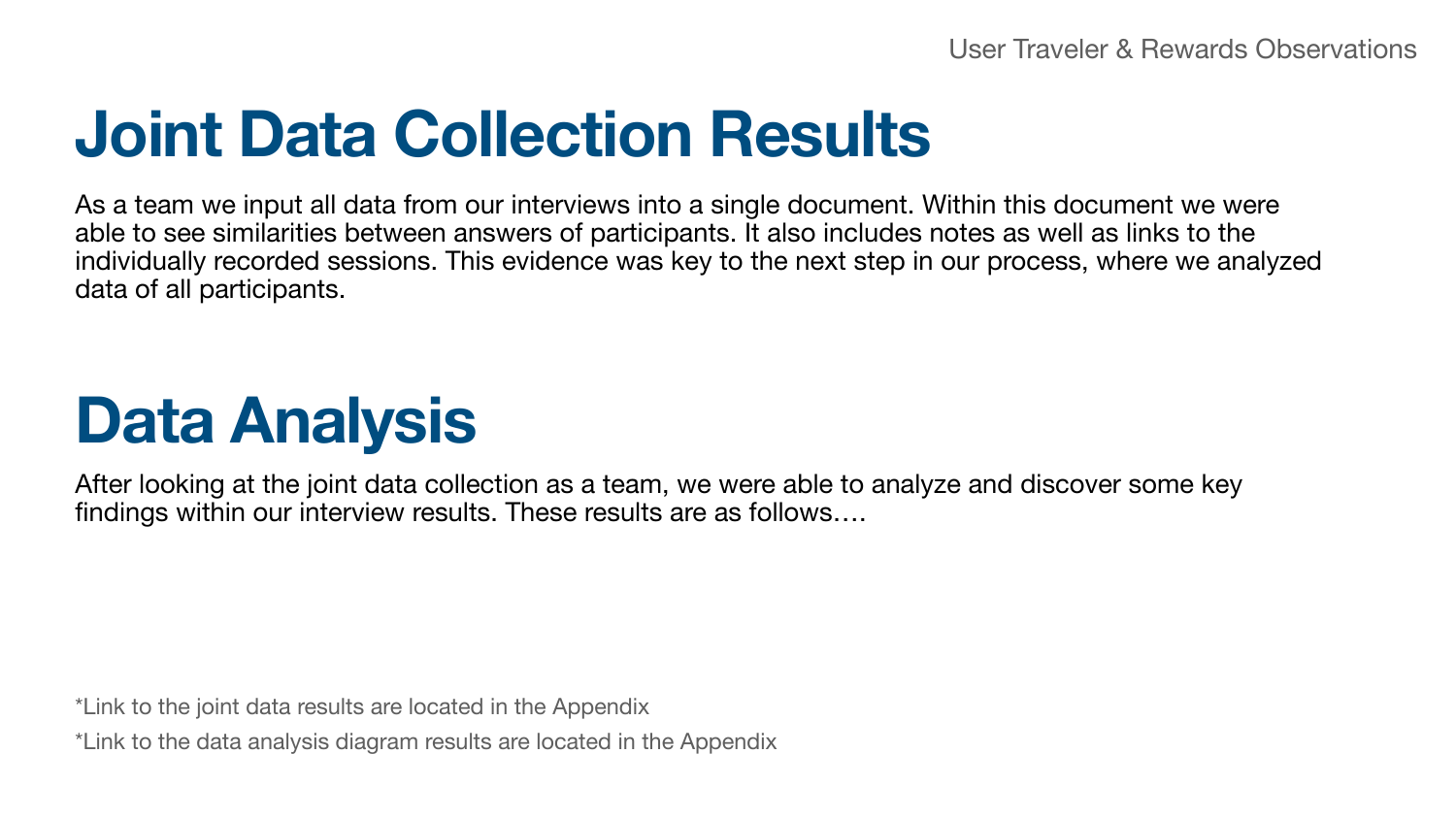# **Key Findings For Loyalty Programs**

User Traveler & Rewards Observations

### **Benefits Need to Be Substantial**

Participants showed an interest in signing up for a loyalty program only if the benefit was noticeably positive. For example, small discounts of 10% wouldn't entice the participants to sign up, they would need to see a substantial discount, freebies or benefits that aren't available otherwise.

### **Booking Sites Offer More Discounts**

Booking sites like Priceline, Expedia, etc., offer substantial discounts compared to booking on chain websites. A number of users preferred booking with these websites versus directly with the hotel itself because of price alone. Some participants were even signed up with their loyalty programs.

### **Email Spam and Automation are Concerns for Users**

Some participants expressed concern with possible email spam and the idea of systems being hard to access or hard to reach customer service. This turned off some participants from enrolling in loyalty programs.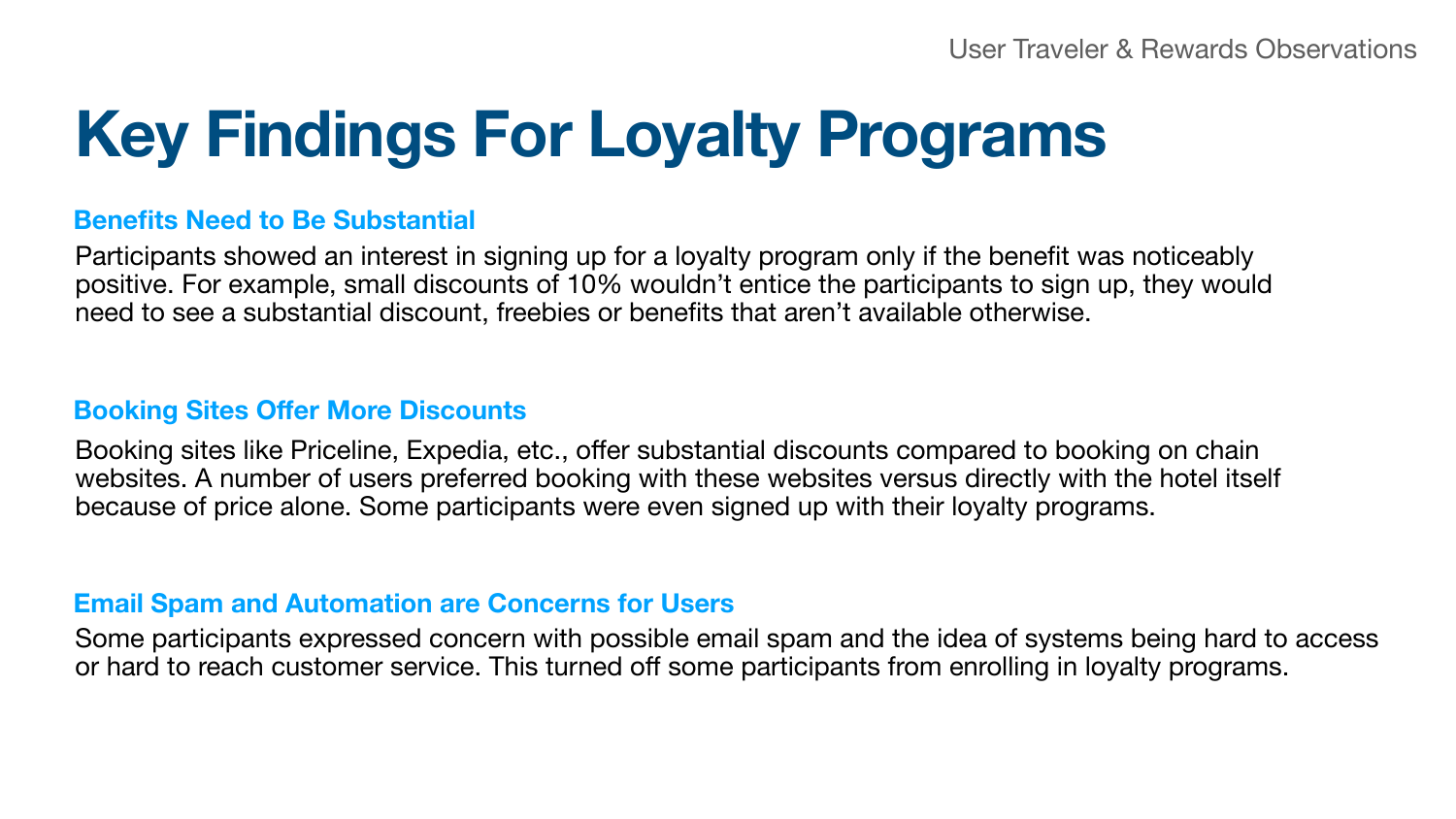# **Key Findings For Business Travelers**

User Traveler & Rewards Observations

### **Location Is Key**

Location is key when booking a hotel for business. The business traveler wants to be close to where they will be working or attending a conference. Other amenities are nice to have, but proximity to attractions, restaurants and their work location was something every single participant mentioned.

### **Wifi Wanted**

Free high speed internet access is something important to the business traveler. Since they are traveling on business, they are usually conducting business in the hotel room as well. Wifi helps the business traveler stay connected during their stay.

### **Pricing and Amenities**

While participants expressed that some amenities were nice to have like a gym, free parking or laundry service, they also expressed that pricing when booking a hotel should be fairly low. Since this traveler is just staying for work purposes, the price needs to be reasonable and not too high. At the end of the day travelers want to feel safe, comfortable and have clean surroundings.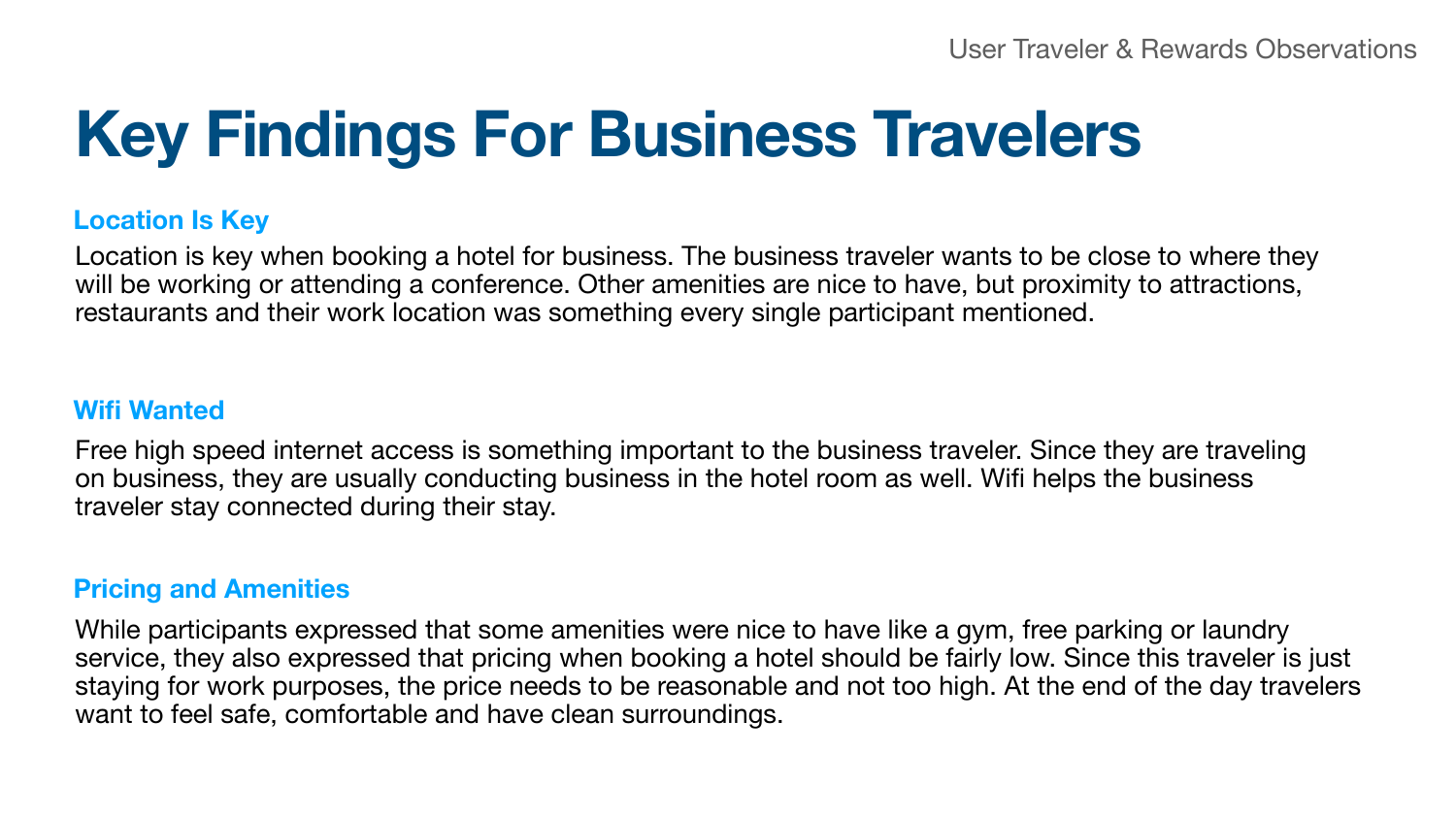# **Key Findings For Leisure Travelers**

### **Location Is Key**

Much like the business traveler, the leisure traveler also values location. While traveling for leisure the participants expressed that they want to feel as if their location is central to all of the city hot spots.

### **Feeling Like Royalty**

Participants expressed that while they are traveling on a vacation they "want to feel like" they are on vacation. Many participants expressed having excellent customer service, a welcoming atmosphere, complimentary beverages and having a great view of the city. Amenities like a nice pool, restaurant or bar located in the hotel or nearby, and high tech amenities like Alexa were all stated as a nice to have but not necessary. Leisure travelers want to feel comfortable, relaxed and taken care of on their stay.

### **Pricing Matters…Sort Of**

Participants showed interest in spending a bit more money while traveling for leisure versus traveling for business. While they still expressed that price should be reasonable and not too expensive, it was also mentioned that they would be willing to pay a bit more if the location was great and if it had luxury amenities and a hip or welcoming atmosphere.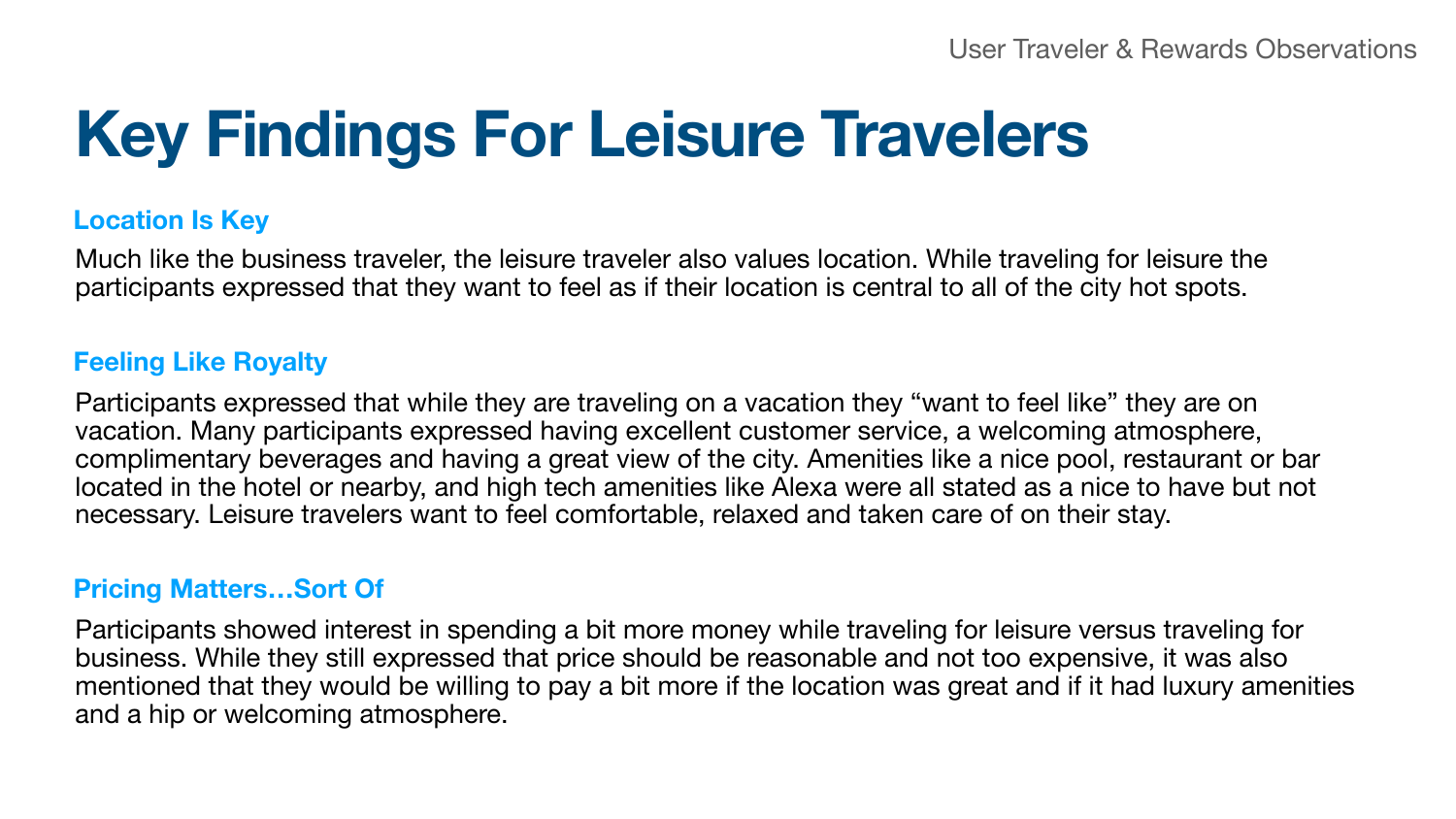# **What Keeps Travelers Away?**

User Traveler & Rewards Observations



### **Lack of Cleanliness**

All participants expressed that if a hotel looks dirty or isn't regularly updated that they would not want to stay there. Cleanliness is something that is high priority, especially given the state of the world at the moment. The rooms don't necessarily have to look new, just as long as it looks clean and inviting.

### **Feeling Safe**

Safety plays a huge factor when traveling. Even if the room is priced right, if the location is in an unsafe area or if it has low reviews online (below 3 stars), participants said they would be less likely to book a room there.

#### **Not Enough Room Options**

Room options are important when booking a hotel. If a hotel doesn't have enough variety in their rooms it may not fit the needs of the individual booking the room and they would therefore go look for a room somewhere else.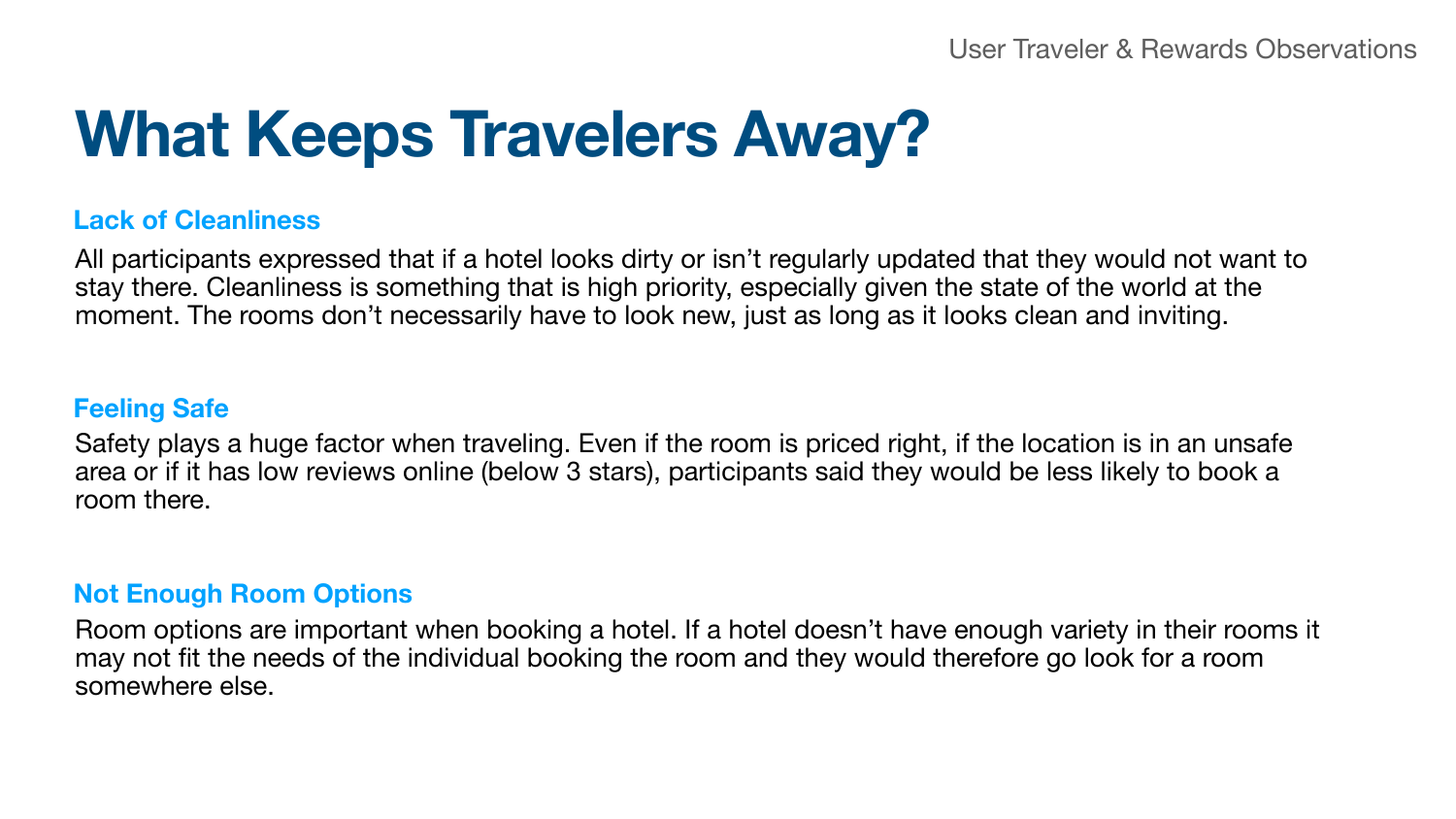# **Loyalty Program Recommendations**

### **Offer Significant Discounts and Perks for Loyalty Members**

Each team member interviewed two participants for this study. The interview questions were primarily focused on customer loyalty enrollment, as well as the needs and wants of travelers when booking hotels for business and leisure. Each team member followed an observation guide and script for consistency.

### **Compete with Booking Sites**

Make sure to offer discounts that compete with booking sites that are exclusive to loyalty program members. If the price is lower on a booking site and there aren't any additional incentives to keep your loyalty customer, they will potentially book through booking sites instead.

### **Rethink Email Marketing**

Ensure that emails sent to loyalty program members always include some insightful information, perks, or discounts. Participants expressed that they would unsubscribe from emails and possibly even get rid of their loyalty program membership if emails were excessive after signing up.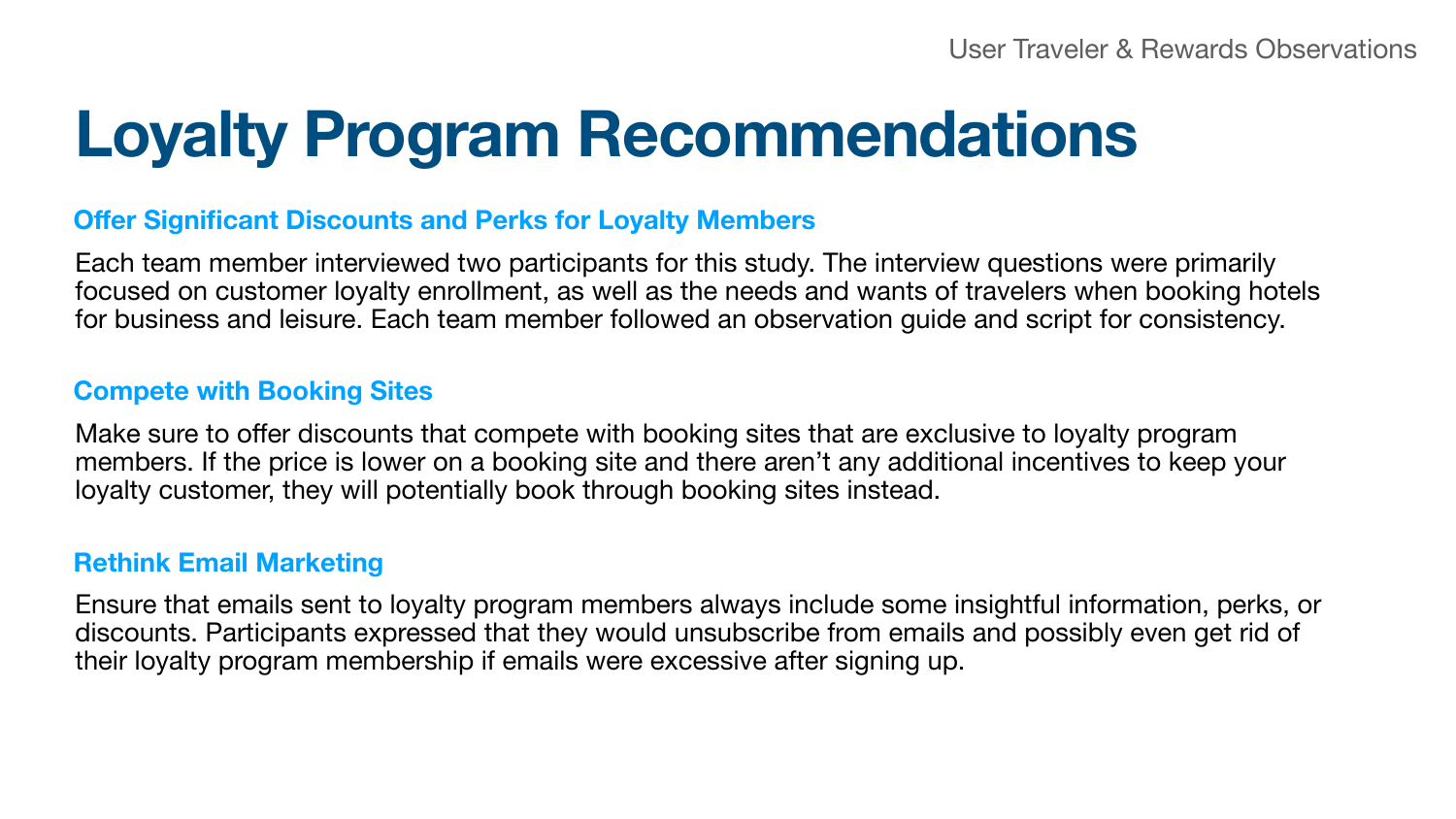### **Recommendations to Accommodate the Traveler**

User Traveler & Rewards Observations

### **Accommodate the Need for a Central Location**

Understandably all locations aren't located central to where travelers need to be. If this is the case, perhaps offer free shuttle services to take travelers where they need to be as well as high traffic areas located within the city.

#### **Wifi is a Must**

Wifi is an absolute must have for the business traveler. If the hotel doesn't already have free wifi for travelers, consider offering free wifi for business travelers as an incentive to get them to book.

#### **Pricing Should Be Competitive**

Ensure that pricing for the hotel room is a similar range with competitors in the area. Business travelers take into account a lower cost when booking rooms versus leisure travelers.

#### **Additional Amenities**

Wifi, price and location are most valuable to the business traveler. Any other additional Amenities are nice to have and may separate your hotel from the competition but aren't a deal breaker for the business traveler. Take into account the leisure traveler and any luxury amenities that they look for such as bar, restaurants, nice pool, and high tech features in rooms.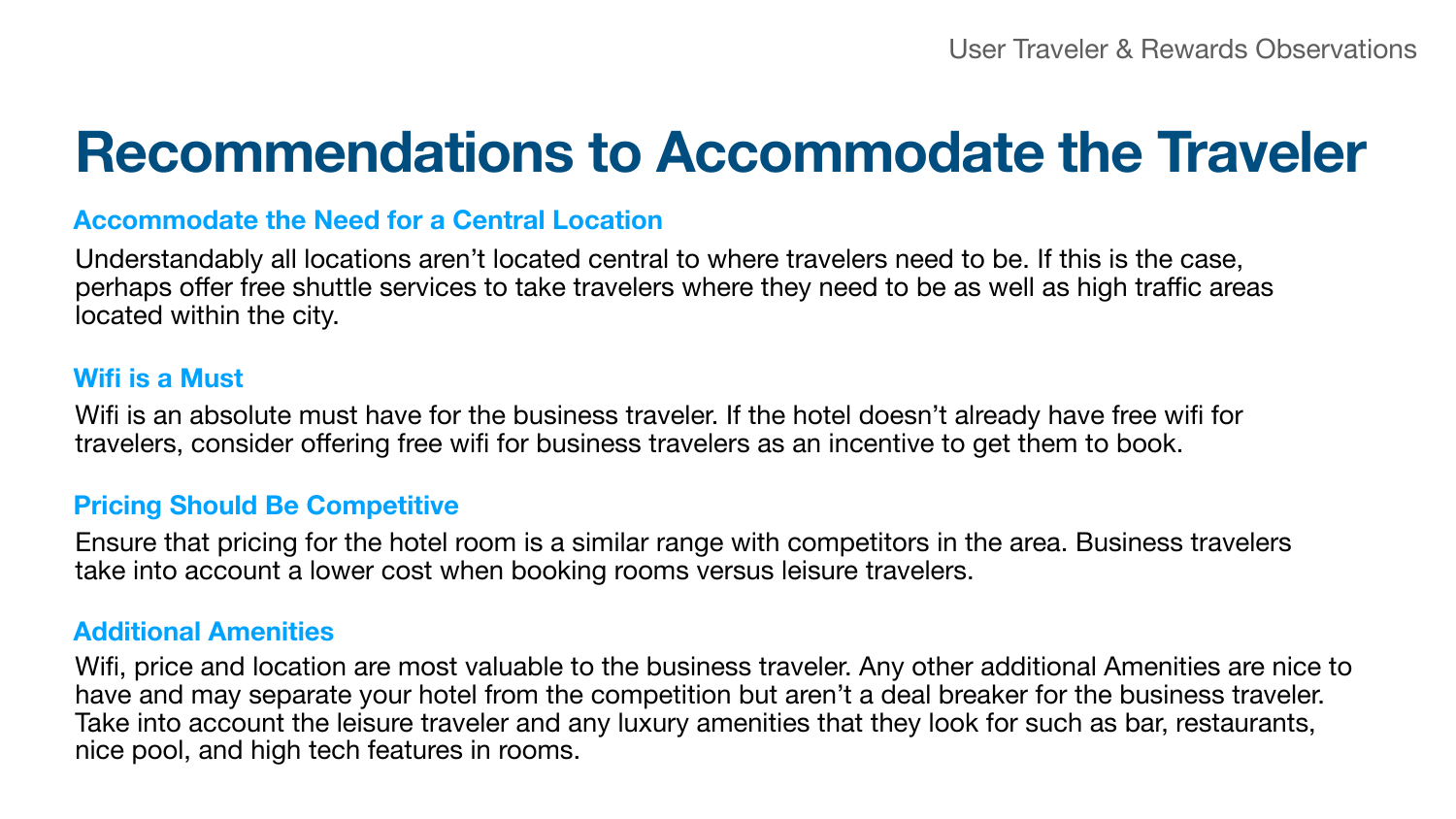### **Recommendations to Accommodate the Traveler**

### **Have a Variety of Room Choices**

Having multiple choices for travelers to choose from when it comes to booking rooms gives the traveler choices when booking.

### **Luxury Add-On Options**

Luxury add-on options are nice to have during the booking process. Especially for leisure travelers who are looking for a more relaxing stay. Offering complimentary drinks or a welcome package may be enticing to some.

### **Make Cleanliness a Priority**

Travelers, especially right now, want to ensure that where they are staying is clean, safe and comfortable. Providing some sort of standard to ensure that clean process are being kept in place during these unprecedented times.

### **Ensure Photos are Accessible During the Booking Process**

Ensure that photos look up to date online for hotel rooms. Participants expressed that if they couldn't see a room, or if the room had a bad quality photo, they were hesitant about booking it.